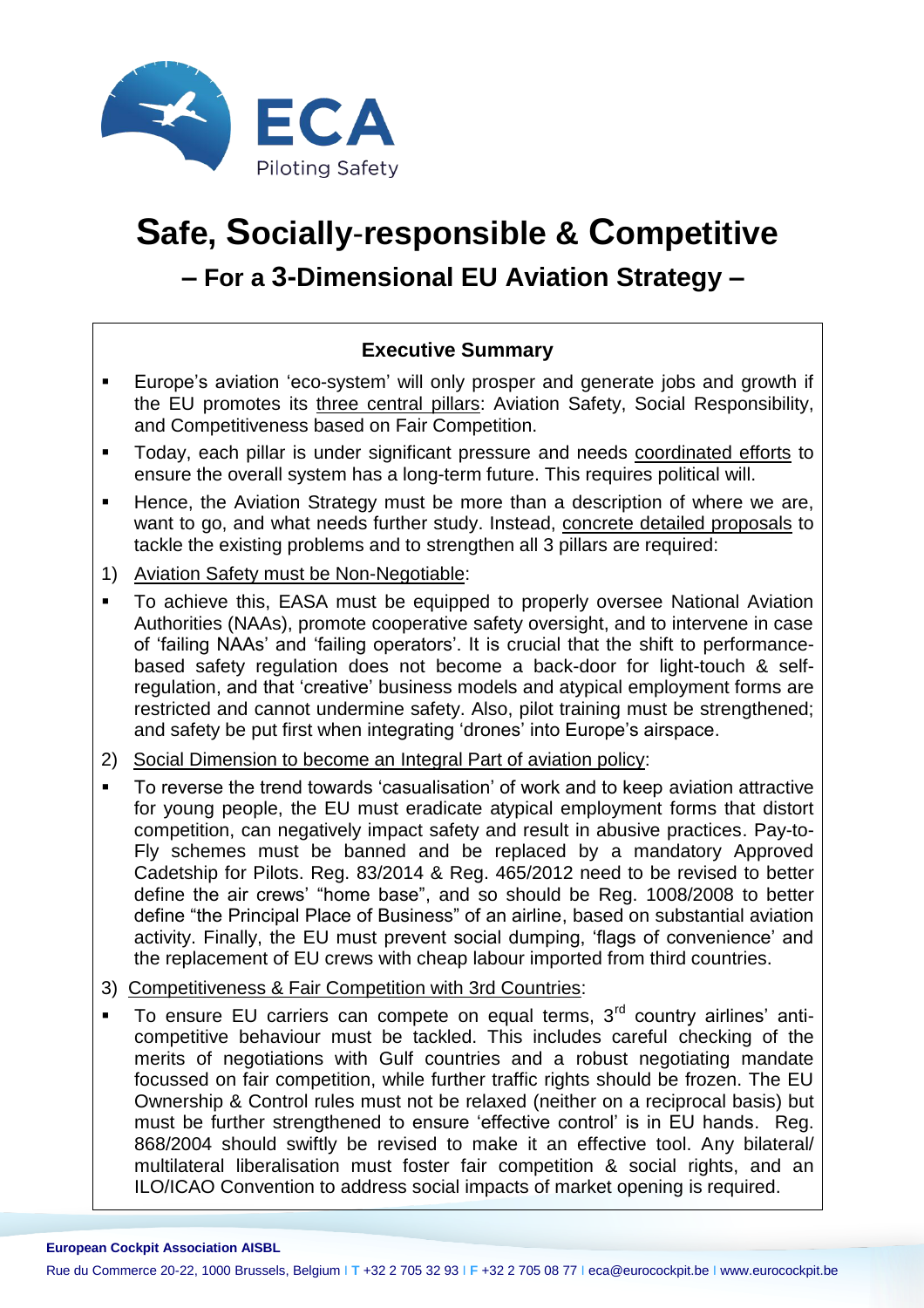The European Cockpit Association (ECA), representing over 38,000 pilots from national pilot associations in 37 European States, promotes a safe, competitive and socially responsible aviation sector, generating growth, connectivity and providing quality employment in Europe. It is those 3 dimensions that the Aviation Strategy and Package must strengthen<sup>1</sup>:

Aviation Safety + Social Responsibility + Competitiveness / Fair Competition

### **1. Safety Dimension: Aviation must not compromise on Safety**

*"My priority in aviation is passenger safety, which is non-negotiable."* [Violeta](http://ec.europa.eu/transport/newsletters/2014/12-12/newsletter-print_en.htm) Bulc, Dec. 2014

Aviation safety must indeed be 'non-negotiable'. For pilots – who are responsible for the safety of their passengers on board every day – this is obvious.

However, Europe's very good safety record is under pressure:

- $\triangleright$  Constant air traffic growth means that safety levels (e.g. in terms of whole hull losses per x number of flights) must constantly – and significantly – improve to maintain the same safety record as today.
- $\triangleright$  Competitive pressures on airlines have increased substantially, obliging them to cut costs drastically. As a result, the additional 'safety buffers' that most airlines had in place previously, have gradually been skimmed off. Today, many operators are therefore flying to the very limit of what is *legally* permitted. Hence, the limits set by EU safety regulations have become the *target*, rather than an outer boundary that should normally never be touched.
- $\triangleright$  Softer safety legislation: With many safety buffers having disappeared, whilst competitive pressures continue to increase, Europe's industry complains about 'excessive cost burdens' created by what they call 'over-regulation'. To reduce these costs, they push for less safety legislation, and for less binding 'light-touch' or 'soft' regulation. The Proportionality principle and the concept of Performancebased Regulation (PBR) are seen by many to serve and achieve mainly 2 objectives: less safety regulation and more (commercial) flexibility.
- ▶ Weak National Aviation Authorities (NAAs): It is widely acknowledged that many NAAs currently lack the manpower and know-how to adequately oversee their or third country operators' safety performance. Other NAAs simply do not assert their authority vis-à-vis their operators, sometimes deliberately. As a result, already today, parts of the industry are subject to '*cosmetic'* safety oversight only, with 'paper' rather than practical compliance. Combined with growing air traffic, stiff competitive pressures and a trend towards 'soft' regulation this is a potentially dangerous mix.

 $\overline{a}$ 

<sup>1</sup> This paper reflects and complements ECA's submission to the Commission's 2015 online consultation on the Aviation Package and Strategy.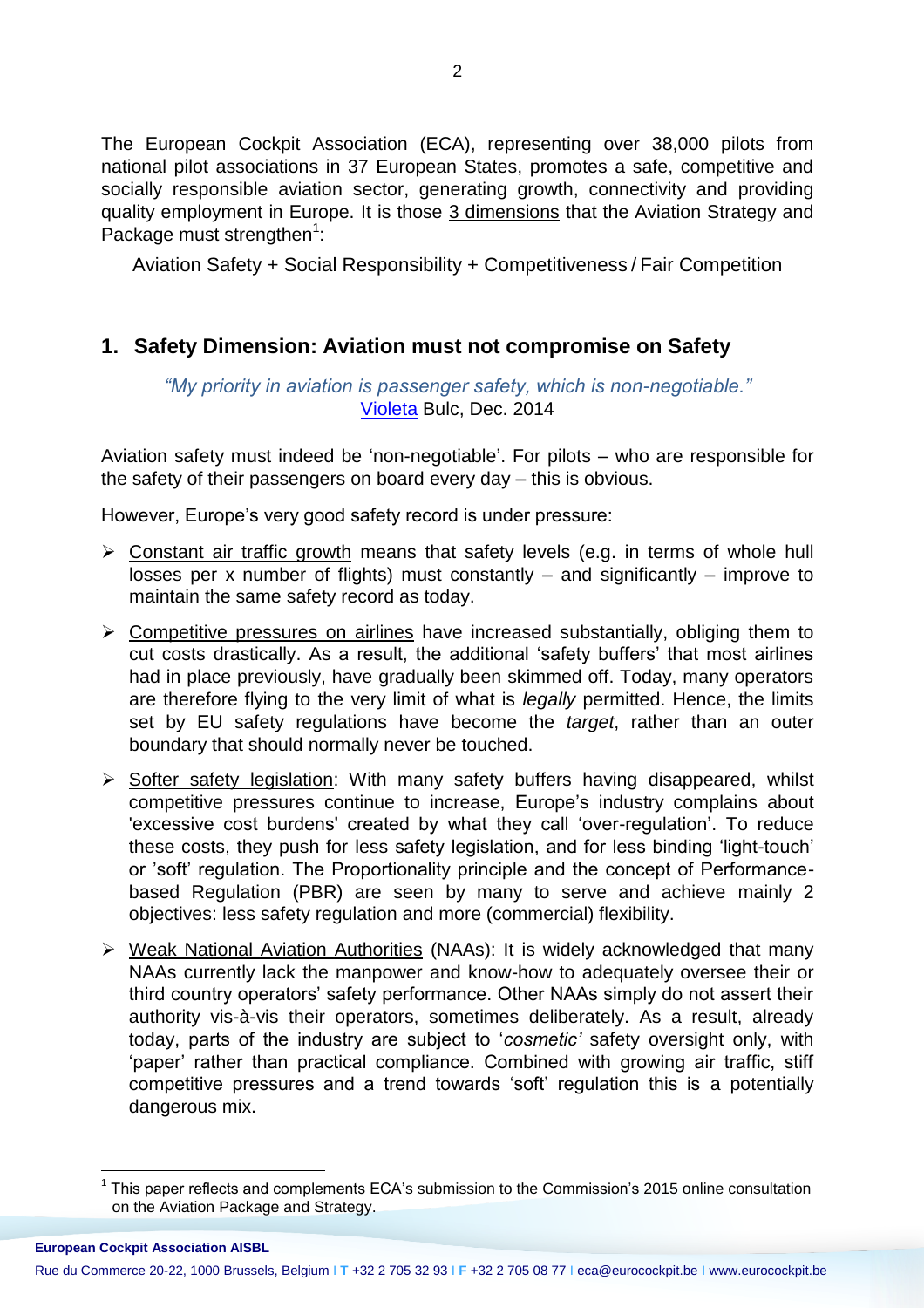The 'Aviation Strategy' needs to take these realities into account. If it fails to do so, Europe's aviation safety performance will decline. The industry won't be competitive and sustainable if it is not safe and underpinned by strong safety rules.

#### To ensure Safety becomes 'non-negotiable' ECA calls for the following:

- A. Strong European Aviation Safety Agency: EASA must become solidly resourced, with the ability and authority to properly oversee the NAAs, promote cooperative safety oversight, intervene in case of 'failing NAAs' and 'failing operators', and the means to carry out in-depth safety data analysis to allow for targeted safety action. To achieve this, EASA's budget must increase significantly and be set on an independent footing. As safety is a public good, 2/3 of its budget should be publicly financed from the Community (rather than mainly by fees & charges paid by industry). The revision of EASA's Basic Regulation 216/2008 needs to reflect this.
- B. Performance-based Regulation no back door for light-touch safety legislation: A gradual move towards PBR can be an important step towards improving aviation safety, provided a number of key prerequisites are met (see [ECA Position Paper,](https://www.eurocockpit.be/stories/20150128/performance-based-safety-regulation-oversight) Jan. 2015). However, if these prerequisites are not fulfilled, PBR can lead to the creation of significant loopholes that may negatively affect flight safety. When revising the EASA Basic Regulation 216/2008, great care must therefore be taken that any move to PBR cannot and will not become a 'blank cheque' to 'get rid' of safety regulation. It must not create a situation where the industry is governed mainly by soft-law and *de facto* self-regulates itself, and is insufficiently overseen by the NAAs and EASA. Other sectors, such as finance, oil and nuclear industries, have demonstrated the substantial risks – and at times catastrophic consequences – associated with light-touch regulation.
- C. Prevent new business & employment forms from undermining safety: EASA's Regulatory Advisory Group (RAG) recently acknowledged that complex new business and employment forms have the potential to negatively impact aviation safety. A [recent study](https://www.eurocockpit.be/stories/20150212/dramatic-rise-in-self-employment-and-zero-hours-contracts-for-crew-on-european-airc) by the University of Ghent showed that 'atypical' aircrew employment forms (such as bogus self-employment, zero- hour contracts & abusive use of temporary agency workers, or pay-to-fly (P2F) schemes) can create a 'dependency' of the pilot towards the airline he/she flies for. This dependency, in turn, can reduce the pilot's ability to take independent safety decisions where these decisions may cause the airline or pilot to lose money. The negative safety impact of commercial pressures on aircrew is also demonstrated in the BEA accident investigation report (Aug.2015) on the [Hermes Airlines/Air Méditerranée accident.](http://www.bea.aero/docspa/2013/sx-s130329.en/pdf/sx-s130329.en.pdf)

Given the increasing prevalence of such atypical employment, EASA's Basic Regulation 216/2008 must be amended as to mandate the Agency to specifically deal with the direct and indirect impacts of atypical employment forms on aviation safety. It must allow the Agency to take necessary measures – incl. regulatory ones – to limit/ban the use of such employment forms for safety critical personnel, like pilots and cabin crew (see also [ECA comments on the RAG report](https://www.eurocockpit.be/stories/20150528/new-business-employment-forms-in-aviation) on new business & employment models).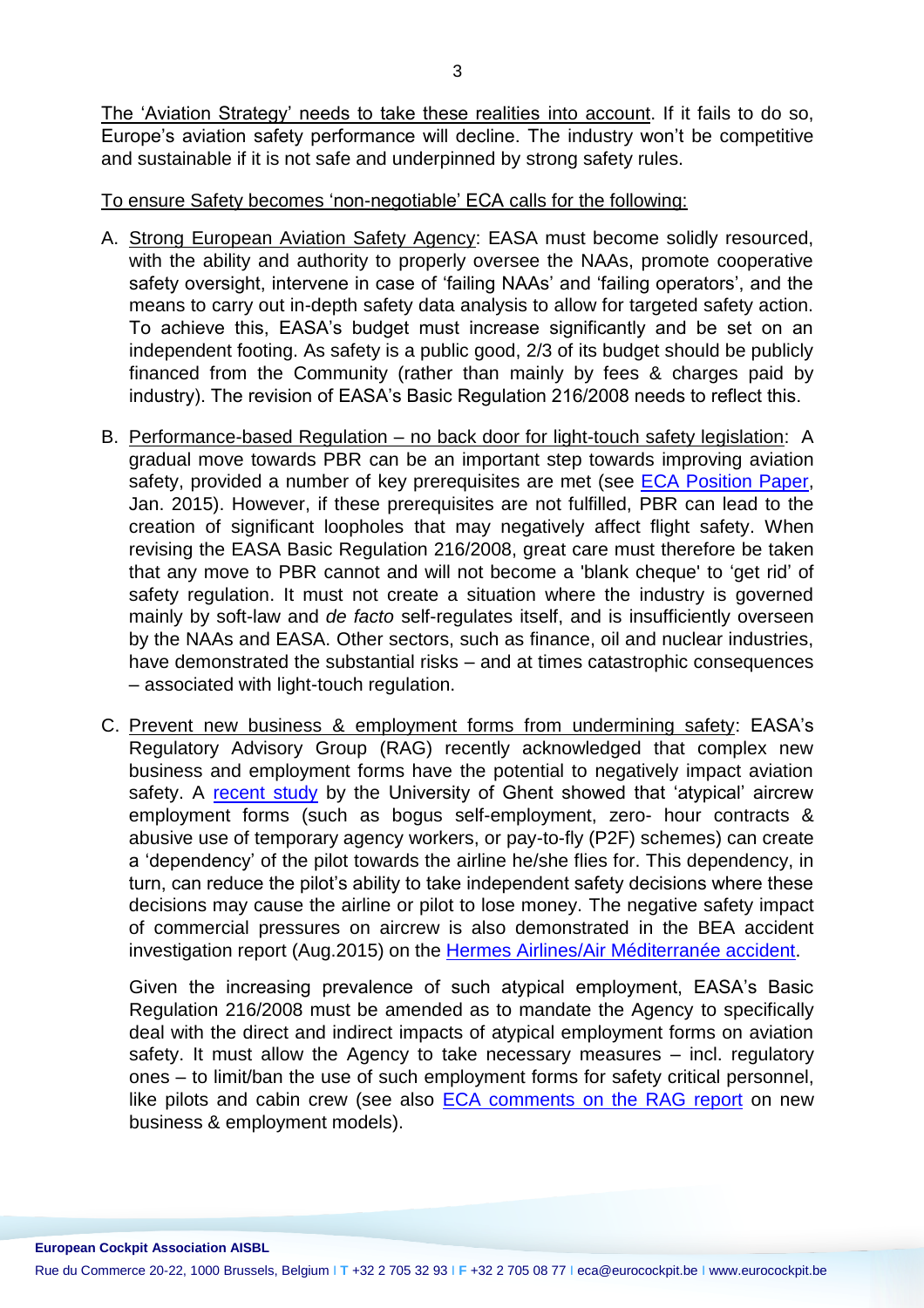D. Strengthened pilot training – no further watering down: Professional skills and adequate training for pilots are crucial to ensure that Europe's aviation sector continues to be safe and competitive, and attracts young people.

However, recent years have seen numerous accidents where insufficient pilot skills and training were at stake. At the same time, pilot training standards in Europe have [continuously been watered down,](https://www.eurocockpit.be/pages/pilot-training-not-on-auto-pilot) mainly due to commercial pressures. They were lowered both at regulatory level (EASA: e.g. the Cruise Relief Co-Pilot concept; an ongoing industry push for Multi-crew Pilot Licenses (MPL); a partial weakening of CRM rules (CRM assessment methodology); reducing real flying in training, moving too many requirements into soft-law, etc.) and within the operators, many of which cut costs by skimming down their training programs to the legal minimum required. The result is that pilots' 'airmanship' skills, and their ability to manage complex automation, are under constant pressure.

The Aviation Strategy must therefore put particular emphasis on mandating the rebuilding of solid and relevant training programs, based on safety needs rather than the airlines' and flight schools' commercial considerations. The Strategy must also effectively address the entry barriers for young people to join the pilot profession. This should include rendering impossible abusive Pay-to-Fly schemes (see below, Chapter 2) – and limiting atypical employment forms (e.g. zero-hour contracts, (bogus) self-employment, etc.) which often make it impossible for young pilots to pay back the substantial debts they incurred to finance their training. It should also address the role flight schools play in attracting young people into expensive training courses, without properly screening them for their suitability regarding the prerequisites and demands of a career in aviation or informing them about career prospects (an estimated 16% of pilots in Europe have no flying job).

E. Safety first – Integrating 'Drones' safely into Europe's airspace: The integration of Remotely Piloted Aircraft Systems (RPAS, 'drones') into non-segregated airspace must be done only after a careful and comprehensive safety-risk assessment. The proposed EASA concept of operations for RPAS and the related A-NPA underestimate the safety risks for the so-called "Open Category" drones (in particular for low-level operations by small drones). This must be corrected to avoid accidents that will harm the RPAS sector's development and its acceptance by the general public.

Weight alone is not a suitable criterion to help assess the risks and damages, as relative kinetic energy between two colliding objects is crucial too. More research has to be done on the possible consequences of collisions with manned aviation, incl. the influence of materials, impact-friendly materials design, fragility/frangibility and the resulting requirements for the future 'low risk' drone.

Finally, the intended use of Performance-based Regulation – an untested concept – for this quickly growing, but largely unknown aviation segment, may be adequate to provide for flexibility, but should be applied in a very careful manner to avoid the creation of new safety loopholes. (See also [ECA RPAS position paper,](https://www.eurocockpit.be/stories/20150423/airborne-threats-of-low-level-remotely-piloted-aircraft-system-rpas) April 2015; [RPAS position paper,](https://www.eurocockpit.be/stories/20150724/the-rpas-open-category-in-easa-s-concept-of-operations-for-drones) July 2015; ECA [Drone web-section\)](https://www.eurocockpit.be/pages/remotely-piloted-aircraft-systems-drones).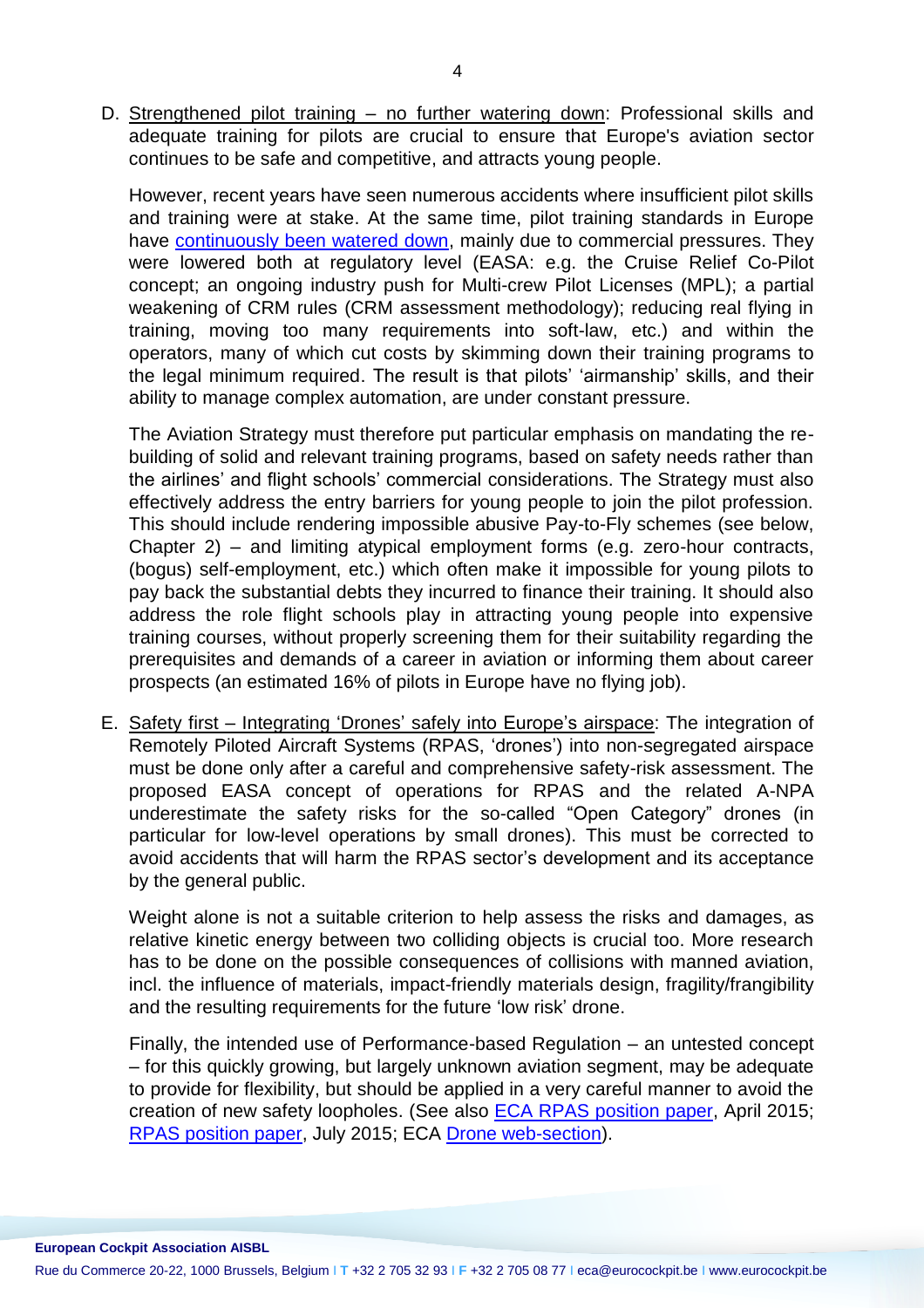#### **2. Social Dimension: To become an integral part of Aviation Policy**

#### "*The aviation strategy […] will consider how to address new business models and new types of job in the aviation sector and how to avoid forum-shopping for lower social standards […]."* [Violeta](http://europa.eu/rapid/press-release_SPEECH-15-5125_en.htm) Bulc, June 2015

So far, Europe's regulatory regime for aviation has largely disregarded the social dimension of Air Transport. This must be corrected – and urgently so.

As demonstrated at the Commission conference on the Social Dimension of Transport (June 2015), a continued exclusion of social aspects is neither sustainable in the short-term, nor would it foster long-term competitiveness and quality employment in Europe – both of which are key objectives of the Juncker Commission.

Social standards are under pressure from various sides:

- $\triangleright$  Liberalisation but no new Jobs: The liberalisation of the EU aviation market had many benefits in terms of additional routes, a wider offer and lower ticket prices. However, as a [DG MOVE study](http://ec.europa.eu/transport/modes/air/studies/doc/internal_market/employment_project_final_report_for_publication.pdf) (2012) showed, this liberalisation did *not* result in growing aviation employment in Europe (1998-2010) – and this despite the arrival of Low Cost Carriers. Instead, liberalisation lead to higher productivity, and this to the detriment of employment quality and working conditions, with outsourcing, temporary work contracts, job insecurity, and deteriorating terms and conditions having become wide-spread in aviation.
- Atypical employment forms are spreading: The recent [University of Ghent study](https://www.eurocockpit.be/stories/20150212/dramatic-rise-in-self-employment-and-zero-hours-contracts-for-crew-on-european-airc) on 'atypical' aircrew employment forms revealed that today more than 1 in 6 pilots in Europe are "atypical" employees, i.e. are not anymore directly employed by their airline, but are working through a temporary work agency, as (bogus) selfemployed, and/or on a zero-hours contract with no minimum pay or sick-leave guaranteed, and abusive Pay-to-Fly (P2F) schemes are spreading rapidly. Young pilots are the most affected, with 40% of 20-30 year-old-pilots flying without any direct employment link to the airline they fly for. With 70% of all self-employed pilots working for a low cost airline, jobs in the Low-Cost Carrier sector are most affected. Yet, self-employment is often used to disguise what is in reality regular employment – thereby creating an unfair competitive advantage for those airlines that use it, and a disadvantage for those who employ their staff properly.
- $\triangleright$  Difficult access to the pilot profession: With a massive pilot surplus on the European market (ca. 16% jobless pilots), and high cost barriers to enter the profession (€70.000-120.000 euro for pilot training), the entry to the profession is under strain. Only few European airlines still hire new aircrew in larger numbers and many are actually reducing their staff levels, whilst flight schools continue to attract large numbers of young people that are misinformed about the economic realities of the profession. This creates an (over)supply of highly skilled – but also highly indebted – young pilots eager to find a job – and eager to fly for whatever it takes. Certain flight schools and airlines exploit this by charging exorbitant fees for the in-house 'type-rating' training courses they provide on their regular revenueearning flights, so-called Pay-to-Fly schemes (P2F). Such schemes distort competition, as these airlines fill one seat in their cockpits at almost zero-cost,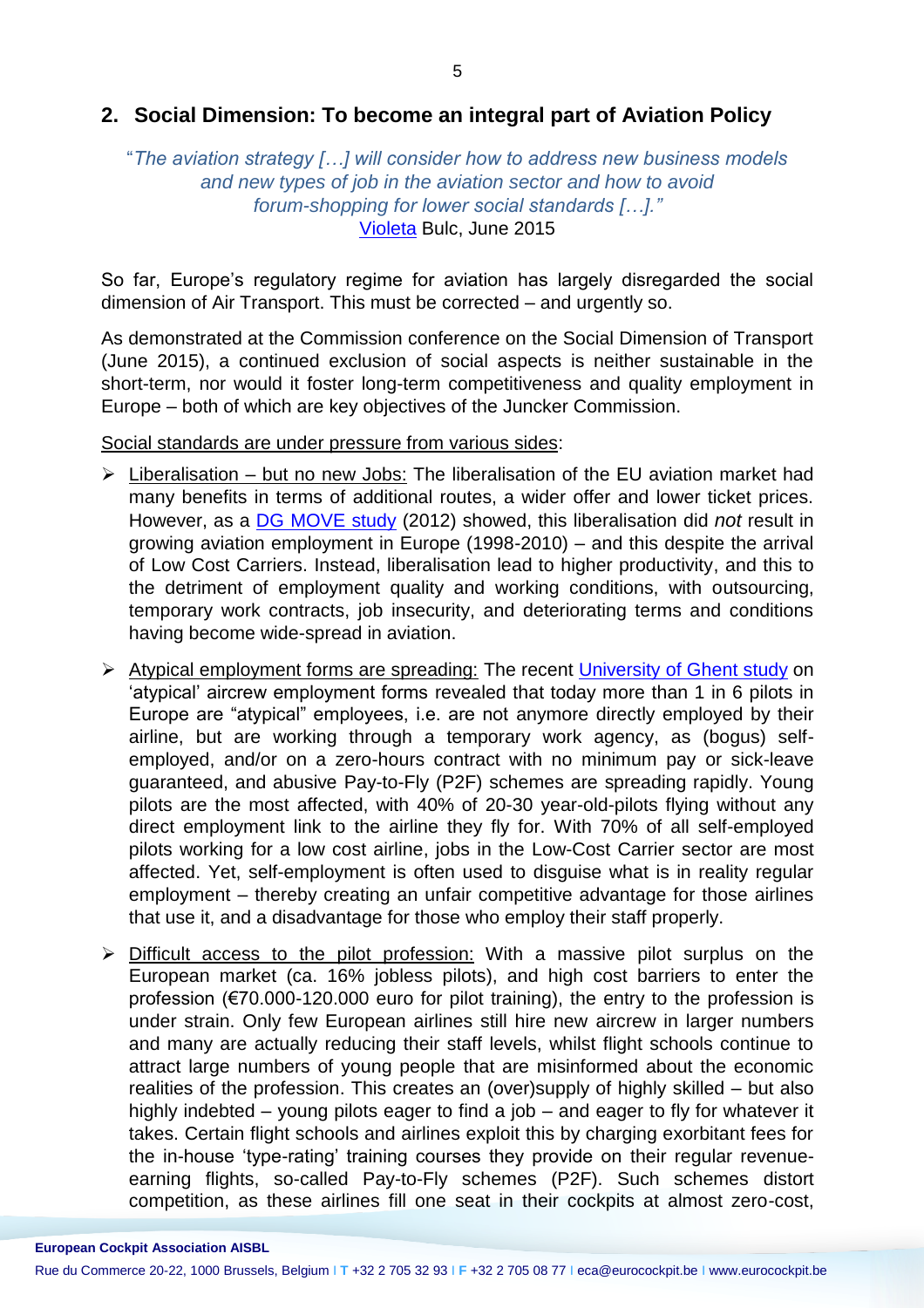whilst their competitors pay a regular salary. With a cost of €30.000-50.000, P2F schemes result in even higher debts for people at the beginning of their career and make them subject to an economic dependence from their 'employer' that can limit their ability to take independent safety decisions. As [Violeta Bulc](http://europa.eu/rapid/press-release_SPEECH-15-5125_en.htm) put it: "*How can Nicolas, 20, living in Toulouse and dreaming to become a pilot afford to pay for his flight hours if he is subject to the so called pay-to-fly scheme?*"

 Regulatory 'Forum Shopping', Flags of Convenience & Social Dumping: Recent years have witnessed a trend among (certain) airlines to arbitrarily relocate their business (i.e. their operating license and Air Operator Certificate) to 'flags of convenience' countries, such as [Ireland,](https://www.eurocockpit.be/stories/20140903/norwegian-s-harmful-business-model-slowed-by-us-authorities) [Latvia](https://www.eurocockpit.be/stories/20150408/the-little-differently-philosophy-of-primera-air) or [Estonia.](https://www.eurocockpit.be/stories/20141106/safety-oversight-is-anybody-out-there) The aim is to avoid tax and social security contributions for their employees, to avoid labour law and union rights, and/or to benefit from lax safety oversight by the authorities that offer their 'flag'. In some cases, such 'shopping' for the most convenient and least constraining 'regulatory forum' can, for example, allow to hire third country aircrew based in one Asian country and being hired through a temporary work agency in another Asian country, but flying on EU aircraft both on international and EUinternal routes. Labour costs for such 'imported' 3<sup>rd</sup> country aircrew are significantly lower than for crew hired in Europe on local contracts. Other examples are airlines that base their pilots in one EU country but oblige them to make social security payments in another country with lower social security and tax rates. These practices of 'regulatory forum shopping' and Social Dumping have been analysed in detail by the Danish Civil Aviation Authority and resulted in 2 reports [\(2014](https://www.eurocockpit.be/sites/default/files/social_dumping_rt_danish_transport_authority_2014.pdf) / [2015\)](https://www.eurocockpit.be/sites/default/files/social_dumping_-_rapport_om_social_dumping_indenfor_luftfart_engelsk_version_2.pdf), including concrete recommendations to the EU Institutions.

To reverse the trend towards 'casualisation' of work, and to keep the sector attractive for young people, ECA calls for the following actions:

- F. Eradicate atypical employment forms that distort competition, can negatively impact aviation safety and result in unacceptable and abusive practices. Full-time open-ended contracts must remain the usual form of employment in aviation, such as for pilots and cabin crew. Other forms of aircrew employment can be permitted, but only under strict conditions to cope with seasonal variations in operations and, in any case, a significant (minimum) percentage of direct employment must be guaranteed to ensure organisational stability and a sound safety culture.
- G. 'Cadet' programme for the access to the profession: It has been described above how the current access to the pilot profession is abused in many ways (e.g. exploiting inexperienced pilots through P2F schemes, type ratings being charged at rates substantially greater than cost, or casualised or 'zero-hour' contracts).

There is however a robust solution to some of these problems. Firstly, and simply, Pay-to-Fly must be banned. A pilot in line-training should not be forced to pay for performing commercial operations on revenue-earning flights (see ECA [Position](https://www.eurocockpit.be/stories/20150424/pay-to-fly-p2f-in-pilots-training)  [Paper on P2F](https://www.eurocockpit.be/stories/20150424/pay-to-fly-p2f-in-pilots-training) & [P2F Video\)](https://www.facebook.com/EuropeanCockpitAssociation/videos/10153992531260752/?comment_id=10153993231825752). In practice this can be achieved through a mandatory Approved Cadetship for Pilots (AppCP), as a straight ban would likely drive the practice towards loopholes or outside the EU. In contrast, a mandatory cadetship cannot be easily sidestepped, and would have tangible benefits for flight safety.

How might this work? A fresh pilot out of the school requires a period of training into the profession, in the same way as other skilled professions such as lawyers or doctors. EU regulations say nothing about this period. This period of integration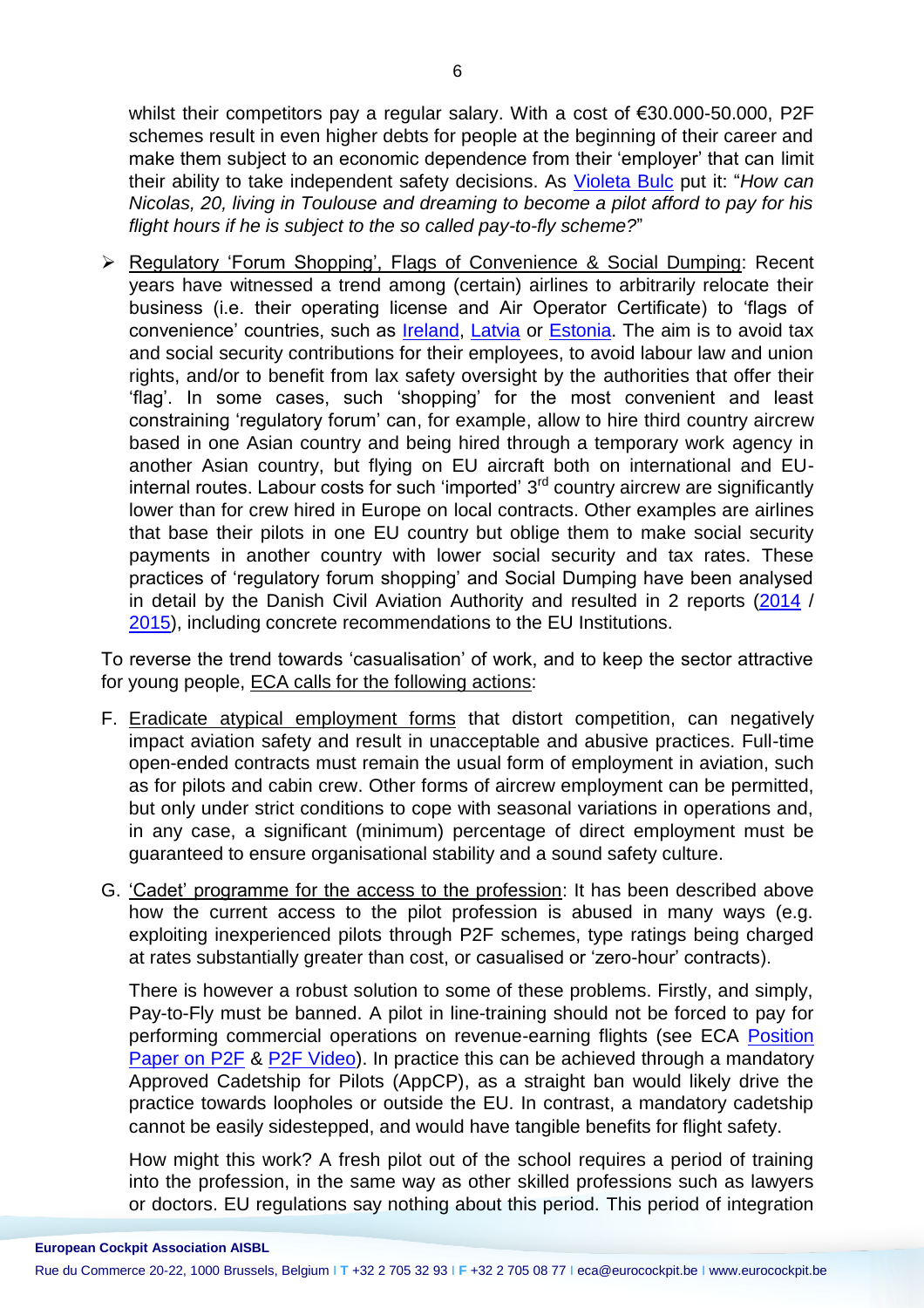into the profession should be recognized and made compulsory through an Approved Cadetship Programme (AppCP).

Airlines wishing to train their own pilots should present to the authorities a cadetship program for their approval. Any direct or indirect payment from the cadet would be excluded, and a fair pay structure (reflecting the benefit of the cadetship) would be given to the cadet. The airline will benefit from having a desirable and structured gateway for new pilots and train them according to their standards. Airlines will not be obliged to train cadets but they will only be able to hire pilots that have completed a cadetship programme.

An Approved Cadet Programme that is properly prepared by all concerned stakeholders in a company will ensure the transfer of knowledge between experienced and young pilots, thereby promoting a safe and resilient staffing of the airline. Authorities and Social Partners (approval for such schemes would be conducted jointly by Social Partner organisations as well as meeting regulatory requirements) will ensure the quality of each cadet programme.

- H. Better define the aircrews' "Home Base" (Regulations 83/2014 and 465/2012): Today's 'home base' definition must be improved to correspond to the *usual and actual workplace* of the crewmember, guarantee stability and determine both social security and labour law applicable. The real, in-practice home-base / workplace must be notified to the competent national authority in order to ensure proper oversight and enforcement. A home base must be assessed and notified for every crewmember, whose main activity is to/from one or more Member States, regardless of his/her nationality (including non-EU crewmembers). It must not be a paper choice, unrelated to what aircrew actually do.
- I. Better define an airline's "Principal Place of Business" (Reg. 1008/2008): the PPB should be a reality on the ground related to substantial aviation business of an airline and the country issuing its Air Operator's Certificate (AOC). The determination of PPB must not be arbitrarily chosen, but an assessment of the real location where the material resources and personnel of the Community air carrier are concentrated in a Member State, including *substantial aviation activities*. Virtual airlines and 'letter box companies' must be avoided.
- J. Prevent social dumping, 'flags of convenience' and the replacement of EU crews with cheap labour imported from  $3<sup>rd</sup>$  countries to perform work on board of EU carriers. Work permits should be required to operate on board of flights of EU AOC carriers. The principle of Community preference should apply to all flights of EU AOC holders touching the EU. The experience of the maritime sector, where European-owned ships are manned by employees from countries with very low labour standards, must be avoided. For this it is also crucial that the revision of the EASA Basic Regulation does not allow third-country aircrew to operate EUregistered aircraft, unless they fully comply with EU/EASA licensing requirements (a previous Commission proposal did allow such 'import' of aircrew – something that must be avoided this time). Wet-leasing from outside the EU would be an obvious way to circumvent European standards, both regulatory and social, as well as driving valuable and contributive EU economic activity away; and as such it must be blocked.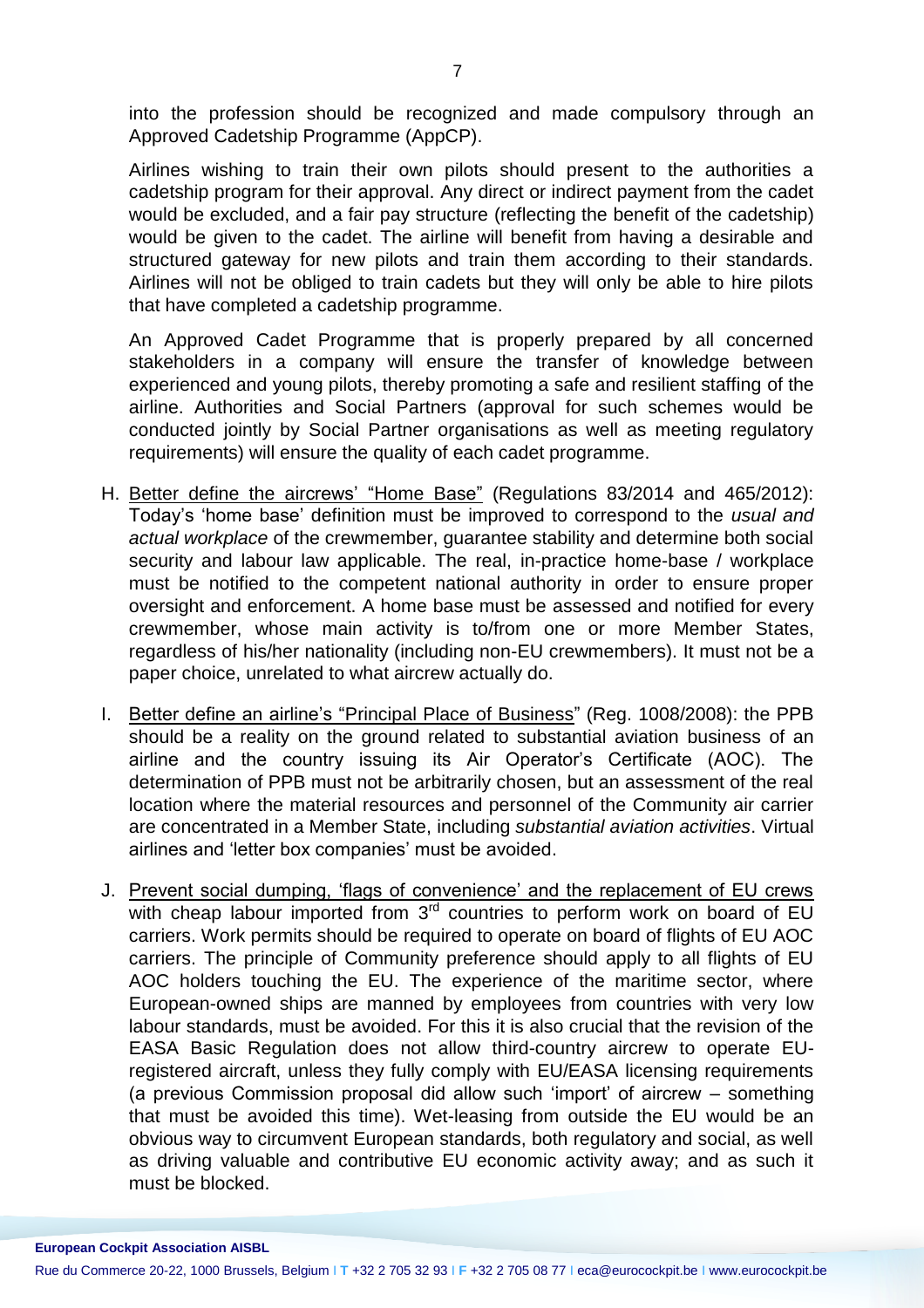## **3. Competition Dimension: Fair Competition with 3rd Countries**

*"Emirates would have major concerns regarding such an agreement if there are complicated conditions attached to a mandate." […] If power is handed over to the European Commission on the wrong terms, it will undermine the bilateral relationships that govern Emirates' operations and put at risk connectivity, trade corridors and tourism growth in [country X] and Europe more widely."*

Emirates Airline letter to an EU State, 01/09/2015

While EU aviation is a strong driver for Europe's economy, tourism and regional cohesion, and provides significant direct and indirect employment throughout Europe, its airlines will only be able to fulfill their economic and employment role, if they can compete internationally on a level playing field.

However, this level playing field is under threat from unfair competition stemming from certain third countries:

- ▶ Airlines from Asia and the Persian Gulf, often heavily 'sponsored' or subsidized by their governments and with access to cheap state-of-the-art airport infrastructure and fuel, are harming the competitiveness of Europe's aviation. They will continue to do so, if not contained. Their massive capacity dumping, at a scale well beyond market growth, has the potential to threaten the survival of Europe's aviation industry, with significant negative repercussions for jobs, growth and economic activity, tax and social security income and connectivity (see [ECA position\)](https://www.eurocockpit.be/stories/20150805/eca-submission-to-the-us-consultation-on-gulf-carriers-subsidy-claims).
- $\triangleright$  Anti-competitive strategies: The Gulf's success is based on the combination of at least two anti-competitive strategies: one consists in dumping capacity on the market, 'inundating' it and pushing out EU competitors, subsequently absorbing capacity to eventually be able to set prices and control the market ('sponge effect' push-inundate-absorb). The other involves acquiring equity in EU airlines to circumvent the EU rules on market access ('Trojan Horse' strategy) and to expand their network both within Europe and beyond (e.g. notably towards the US).
- $\triangleright$  Weak social protections: In addition, due to weak social legislation in the Persian Gulf countries, the Gulf carriers benefit from the competitive advantage of a precarious workforce that cannot count on the respect of the basic standards set by the International Labour Organisation (ILO).
- No Dialogue: Recent developments at ICAO's Air Transport Regulatory Panel (ATRP) and the EU-Gulf Cooperation Council reveal the Persian Gulf countries' unwillingness to engage in meaningful discussions on fair competition and social matters. This risks becoming a major hurdle for any meaningful negotiations on a comprehensive Air Services Agreement with the EU.

To ensure that EU carriers can compete on equal and fair terms on an international level playing field, ECA calls for the following actions:

K. Consider the adequate moment & content for a negotiating mandate:

Under the current circumstances, it is premature for the EU to consider entering into negotiations with some or all of the Gulf countries to conclude a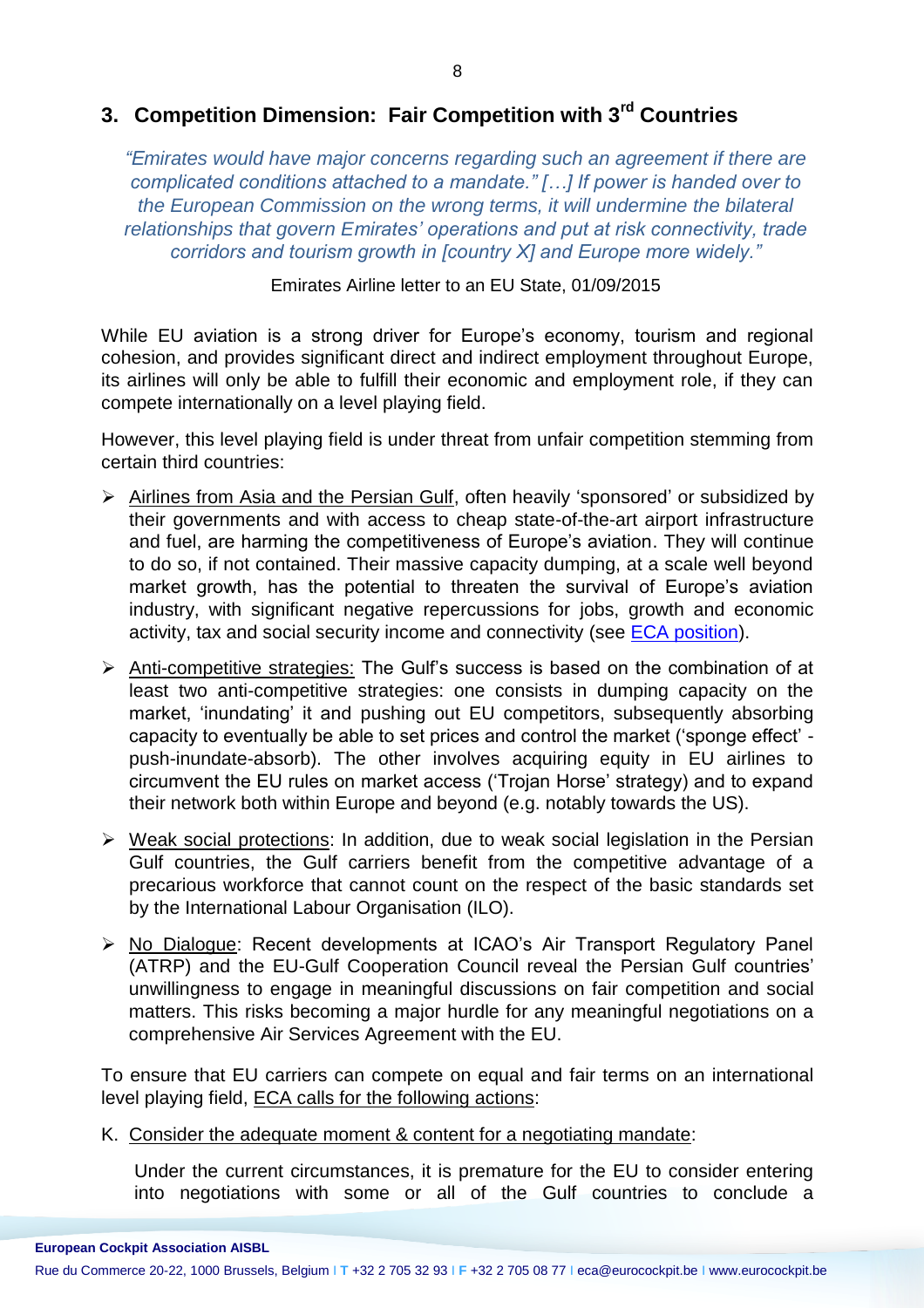comprehensive air transport agreement. However, in case such a comprehensive agreement is considered, a level playing field must be guaranteed. The mandate would have to condition the adoption of an agreement to obtaining strong and specific chapters on transparency, state aid, environment, human rights and labour protections (incl. a Social Clause that is stronger than the Art. 17(bis) of the EU-US Agreement, and which must be *enforceable*). The agreement would also have to contain specific provisions to guarantee the European international connectivity and control over this strategic industry. Specific provisions allowing labour matters to be discussed and swiftly solved are a must in an agreement with countries that do not comply with core ILO Conventions. Furthermore, the agreement would have to include a mechanism for automatically withdrawing traffic rights (including historic ones negotiated on a bilateral basis) in case the Gulf countries do not comply with their obligations under the agreement. Equally a 'Sun-rise' Clause would have to be included that allow additional market access to the EU only if and once certain obligations are demonstrated to be complied with.

- L. Freeze traffic rights during negotiations: During the Commission's negotiations with the Persian Gulf countries, all EU Member States must refrain from providing any further market access to their countries on a bilateral basis, to ensure that the Commission's negotiating position if not undermined by a parallel market opening.
- M. Tighten oversight on foreign Ownership & Control: the EU's current Ownership and Control (O&C) rules must not be relaxed (not even on a reciprocal basis) but instead should be strengthened in future. In the meantime, the oversight (by EU and national authorities) of the effective control that a foreign investor exerts on the EU carrier must be stepped up. It is for example an open secret that whilst O&C provisions exist in EU aviation and are checked at the beginning, nobody is continuously monitoring either ownership or control, let alone looking at whether the rules are complied with. The oversight and related assessment should carefully analyse any *effective* control that is de facto exercised by for example holding a substantial amount of an EU carrier's debt.

O&C provisions are now more important than ever to prevent the 'hollowing out' and 'off-shoring' of a valuable and economically contributive EU aviation industry. In practice, meaningfully having such rules needs a number of pre-requisites:

- a. Any entity investing in or providing financing to an EU carrier needs to fully adhere to international transparency, accounting, and anti-corruption standards (including the 2003 UN convention against corruption and OECD Guidelines for Multinational enterprises Article VI). Additionally, to ensure a level playing field, market access to the EU single market in Aviation should be contingent on meeting the same standards.
- b. The EU should maintain a public and transparent register of Beneficial Ownership, and a register of Practical Control, for all EU carriers. This would require initial and periodic auditing to examine the beneficial ownership of shell or front entities that may purchase stakes in EU carriers, the owners of an EU carrier's debt deemed significant enough to exert influence over the activities of that carrier, as well as the relationships, other positions and links of a carrier's Board Directors.